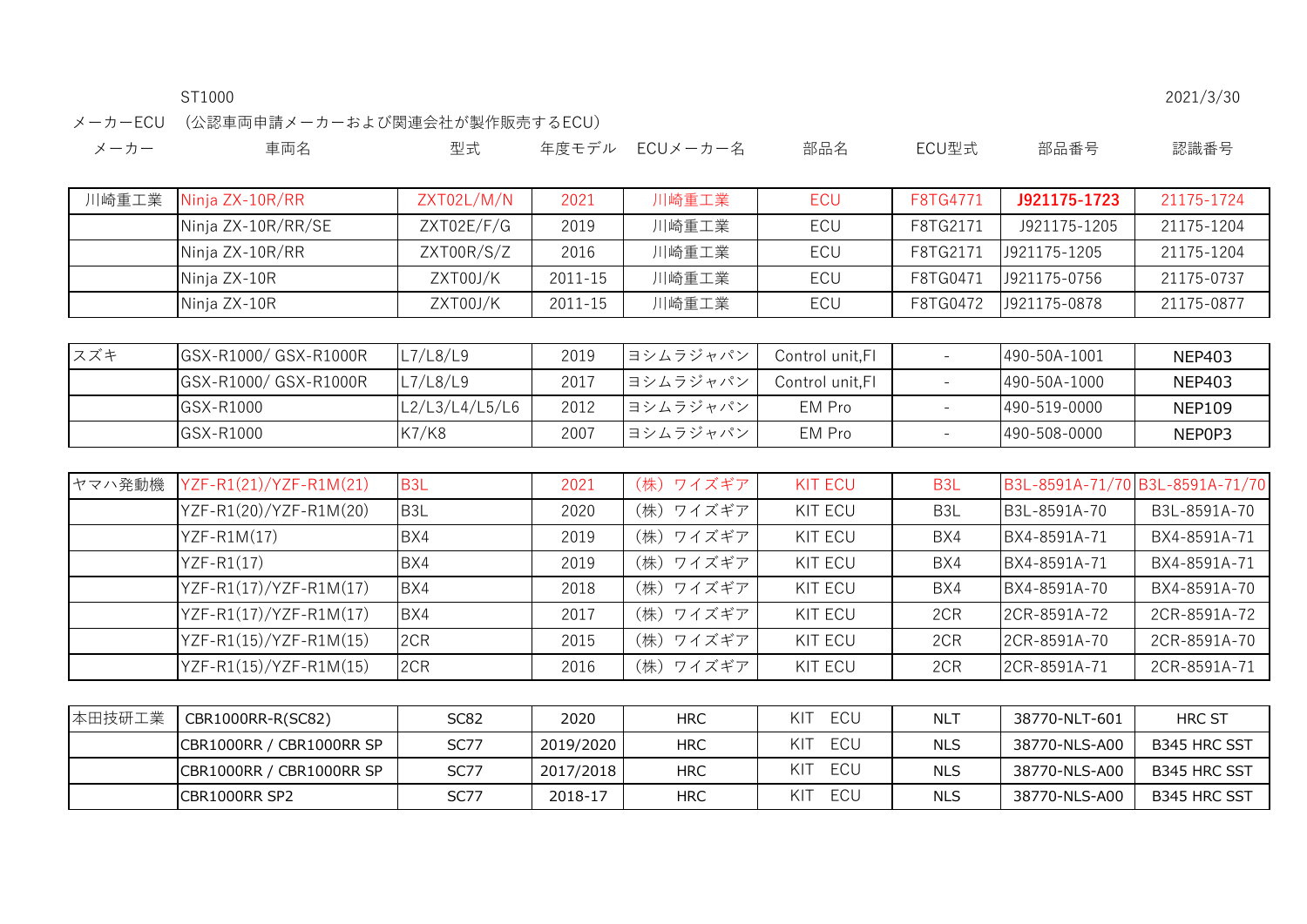| アプリリア | aprilia RSV4 Factory | ZD4RK | 2009 | aprilia racing | <b>SST APX2</b> | APX2 | COE10016 | COE10016 |
|-------|----------------------|-------|------|----------------|-----------------|------|----------|----------|
|       | aprilia RSV4 RF      | ZD4RK | 2015 | aprilia racing | <b>SST APX2</b> | APX2 | COE11018 | COE11018 |
|       | aprilia RSV4 RF (LE) | ZD4KE | 2017 | aprilia racing | SST APX2        | APX2 | COE11018 | COE11018 |

| <b>BMW</b> | <b>BMW S1000RR</b> | 0507 | 2010 | BMW株式会社      | Enabling code<br>HP race power kit |       | 13618522450 |  |
|------------|--------------------|------|------|--------------|------------------------------------|-------|-------------|--|
|            | BMW S1000RR        | 0524 | 2012 | BMW株式会社      | Enabling code<br>HP race power kit |       | 13618522450 |  |
|            | BMW S1000RR HP4    | 0D01 | 2013 | BMW株式会社      | Enabling code<br>HP race power kit |       | 13618522450 |  |
|            | BMW S1000RR        | 0D10 | 2015 | BMW株式会社      | Enabling code<br>HP race power kit |       | 13618522450 |  |
|            | BMW S1000RR        | 0D50 | 2017 | BMW株式会社      | Enabling code<br>HP race power kit |       | 13618522450 |  |
|            | BMW S1000RR        | 0E21 | 2019 | <b>Bosch</b> | Race ECU                           | BMSM2 | 13612856873 |  |

## アフターECU

| Mec Tronik (メクトロニック社) |                    | Mec Tronik (メクトロニック社) |        |            |                     |                |          |
|-----------------------|--------------------|-----------------------|--------|------------|---------------------|----------------|----------|
|                       | CBR1000RR(RBW搭載車)  |                       | レイクラフト | ECU        | MKE7 3.2.2 RAY_B001 |                | RAY_B001 |
|                       | CBR1000RR-R        |                       | レイクラフト | ECU        | MKE7                | 3.2.2 RAY_B001 | RAY_B001 |
|                       | YZF R1(RBW搭載車)     |                       | レイクラフト | ECU        | MKE7                | 3.2.2 RAY B001 | RAY_B001 |
|                       | YZF R1M            |                       | レイクラフト | <b>ECU</b> | MKE7 3.2.2 RAY B001 |                | RAY_B001 |
|                       | GSX-R1000/R(L7~L8) |                       | レイクラフト | ECU        | MKE7                | 3.2.2 RAY B001 | RAY_B001 |
|                       | GSX-R1000/R(L9)    |                       | レイクラフト | ECU        | MKE7                | 3.2.2 RAY B001 | RAY_B001 |
|                       | ZX10R/RR/SE        |                       | レイクラフト | ECU        | MKE7 3.2.2 RAY B001 |                | RAY_B001 |
|                       | <b>S1000RR</b>     |                       | レイクラフト | ECU        | MKE7                | 3.2.2 RAY B001 | RAY B001 |
|                       | RSV4FACTORY/RF     |                       | レイクラフト | ECU        | MKE7 3.2.2 RAY B001 |                | RAY B001 |